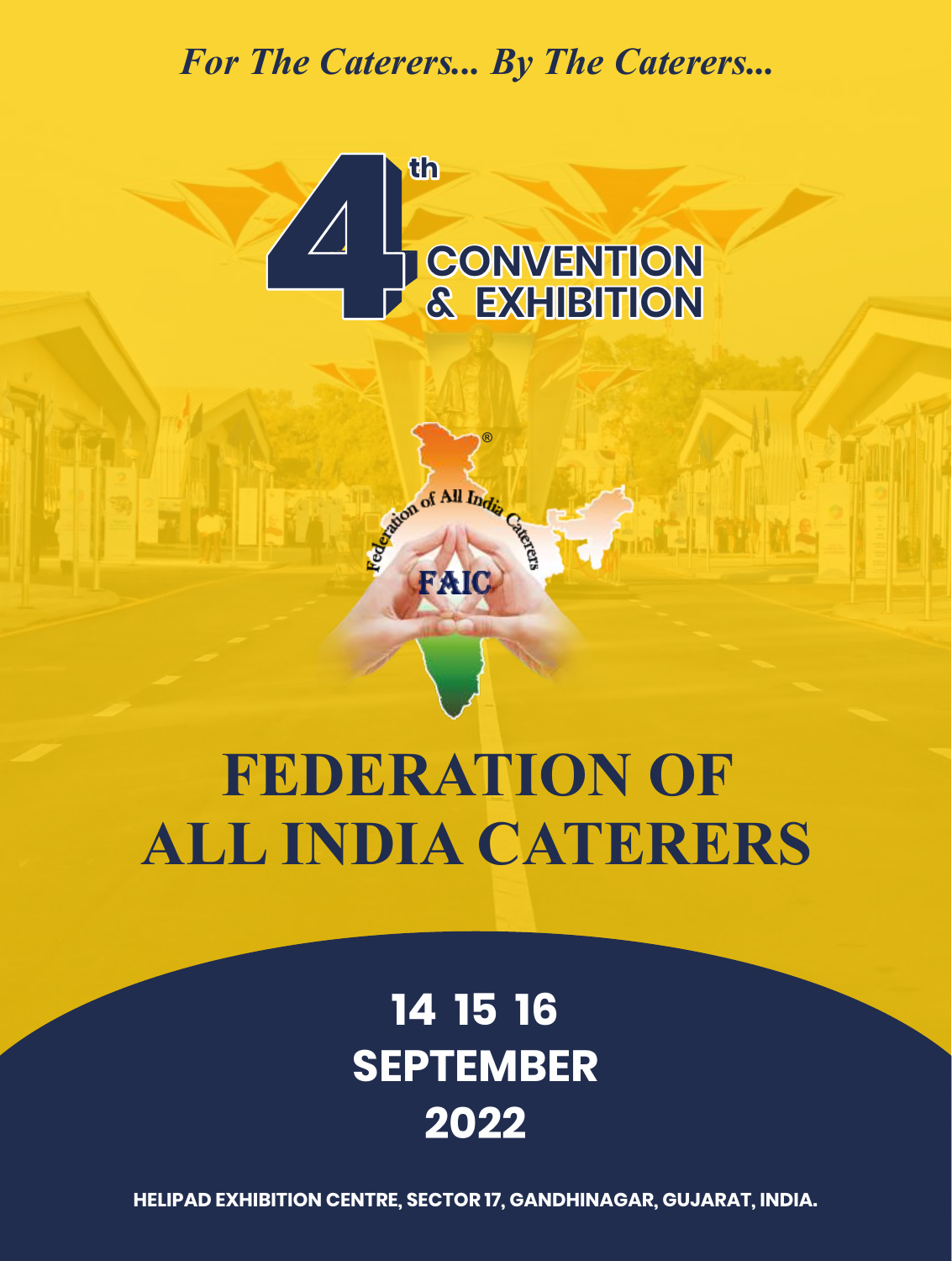

#### **Visitor Categories**

- Caterers
- Hoteliers
- Restaurant Owners
- Banquet Owners
- F & B Professionals
- Chefs / Cooks
- Bakers / Confectioners
- Sweet & Savoury Manufacturers
- Importers & Merchant Exporters
- Food Processing Machinery
	- & Equipment Traders
- Ice Cream Manufacturers
- Corporate Event Planner
- Wedding Planner
- Fast Food Vendors
- Chocolatiers
- Decorators

A platform for Manufacturers, Traders, Service Providers, Exporter & Importer to meet Caterers / Hoteliers / Banquets owners.

## FAIC - Organised for the Catering Industry pan India

Federation of All India Caterers (FAIC) is now a huge body with more than 5,000 members spread over 17 states of the country and increasing at a faster pace day by day. It has been formed 8 years back, with a long term vision for the catering industry of India. Catering Associations from across the country have joined the hands together to build a platform to learn, educate, support, promote & safeguard the interest of the caterers and to grow together. An immense support from all the regional/zonal associations has made it possible for the federation to take many initiatives for the growth of the industry and its associates. It's for the Caterers, by the Caterers.

After 3 major successful events of Conventions & Exhibitions at Ahmedabad in 2014, at Mumbai in 2016 and at Jaipur in 2018, now the 4th grand convention & exhibition is organised at Helipad Exhibition Centre, Gandhinagar, Ahmedabad, Gujarat between 14, 15, 16 Sept. 2022.

## Salient Features of the Exhibition

- <sup>n</sup> To be held from 14th September 2022 to 16th September 2022
- <sup>n</sup> Foot-fall of more than 35,000 visitors from India and abroad including 5,000 registered members of FAIC is expected

The exhibition will provide an opportunity to the participants to exhibit their products and services to the most determining persons from catering and its associated industries from all over world. It will also give ample chances to meet, interact and exchange the idea about their product and services with most influential persons.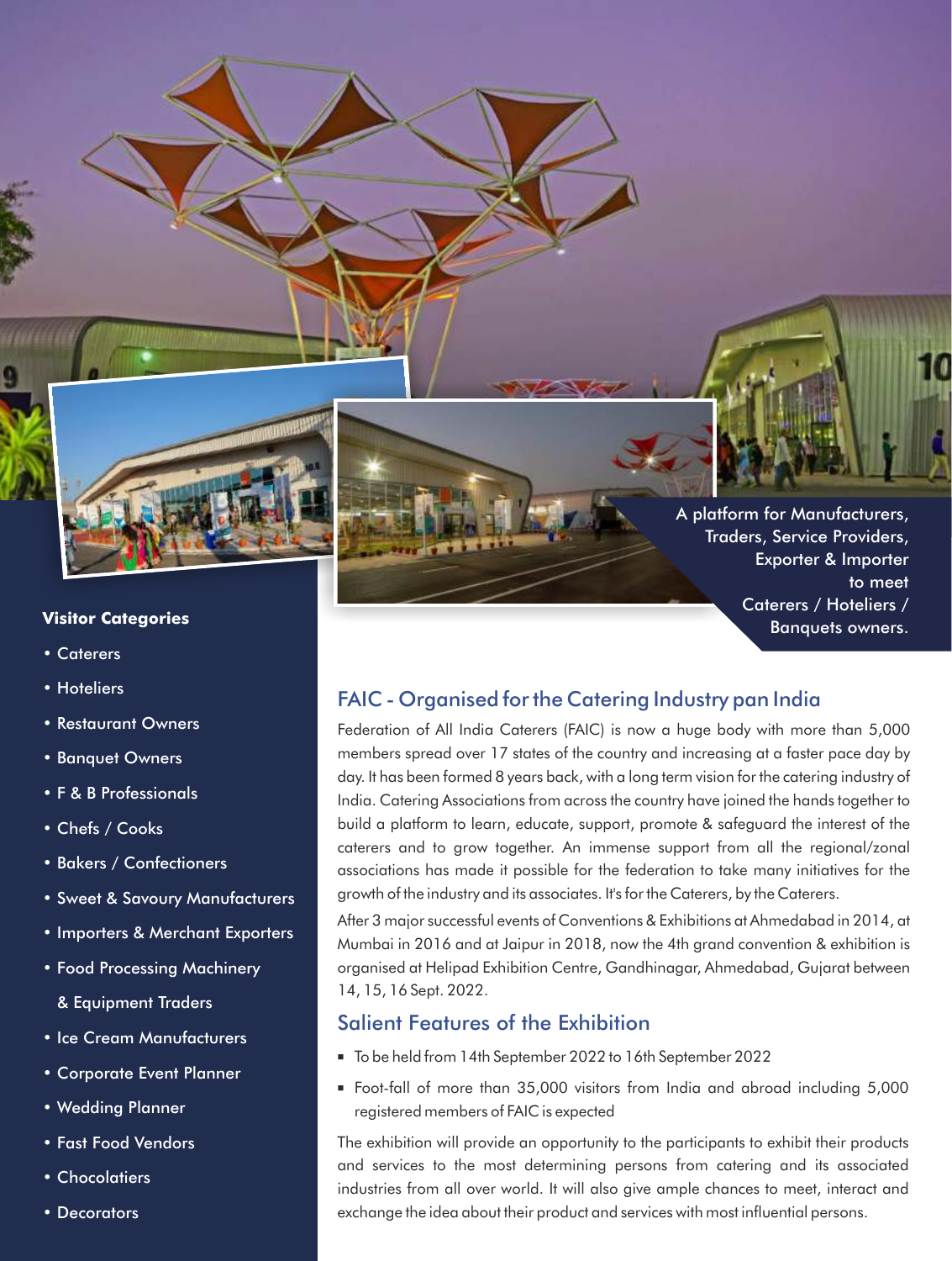## HELIPAD GROUND **FACILITIES**

- 10,000 Car Parking Area
- 7 to 18 meters Ceiling Height
- 45 Acres Campus
- Over 1 Lakh Sq. mts. Convention Area
- **.** Inbuilt Media Lounge, Protocol Lounge & Control Room

## Exhibitor's Categories

#### Food & Beverages:

- Dairy products
- Cooking Oil Olive Oil
- Grocery Products Raw Material
- Rice and Rice Products
- Organic Food & Beverages
- Frozen Food & Vegetables
- Dough Products Bakery Ingredients
- Ready-to-Serve meals & delights
- Canned food
- Pasta Cereals Pulses

## Hospitality, Food Technology & Equipment

- Linen Products
- Uniforms
- House Keeping Equipments
- House Keeping Products Supplies
- Fire Safety Products Equipments
- CCTV Camera Manufacturers
- Tent House & Mandap Decorators Products
- Food-processing & packaging machinery
- Refrigerator systems Cold rooms
- Weighing & Information Systems
- Storage Handling Systems
- Food & Beverage Packaging, Labels
- F&B Service Products & Fancy Accessories
- Food Additives Preservatives
- Confectionery Nuts
- Sweet Preserves Jams Honey
- Tea Coffee Beverages
- Packed Drinking Water Juices Soft drinks
- Ice-cream Sweets Savouries
- Fresh Fruit & Vegetables
- Dehydrated Fruits & Vegetables
- Dressings Sauces Dips
- Spices Seasonings Herbs Condiments
- Web Service Providers
- Kitchen Furniture Banquet Furniture Tableware
- Supermarket & Store Equipment
- Industrial Detergents Disposables
- Light & Sound Service Provider
- Air Condition Manufacturers
- Artificial Flower Supplier Lawn Decoration
- Carpet Manufacturers
- Kitchen Equipment
- Hospitality Technology
- Crockery Cutlery Glassware Chafing Dishes
- Epos Billing And Booking Solution Providers

## Why Participate or Sponsor ?

- **Presence of leading brands from outdoor catering industry & event industry from across India.**
- <sup>n</sup> Opportunity for vendors to showcase their products to caterers from all over the country.
- **Example 1** Launch new products on a National platform.
- Exhibition will attract  $5000 +$  registered caterers from across India.
- **•** Networking opportunity for vendors on single platform.
- **n** Meet Potential buyers in span of 3 days.
- **n** This event is organized BY THE CATERERS, FOR THE CATERERS.
- Seal your Deal.



*For The Caterers... By The Caterers...*

FAIC

FEDERATION OF ALL INDIA CATERERS